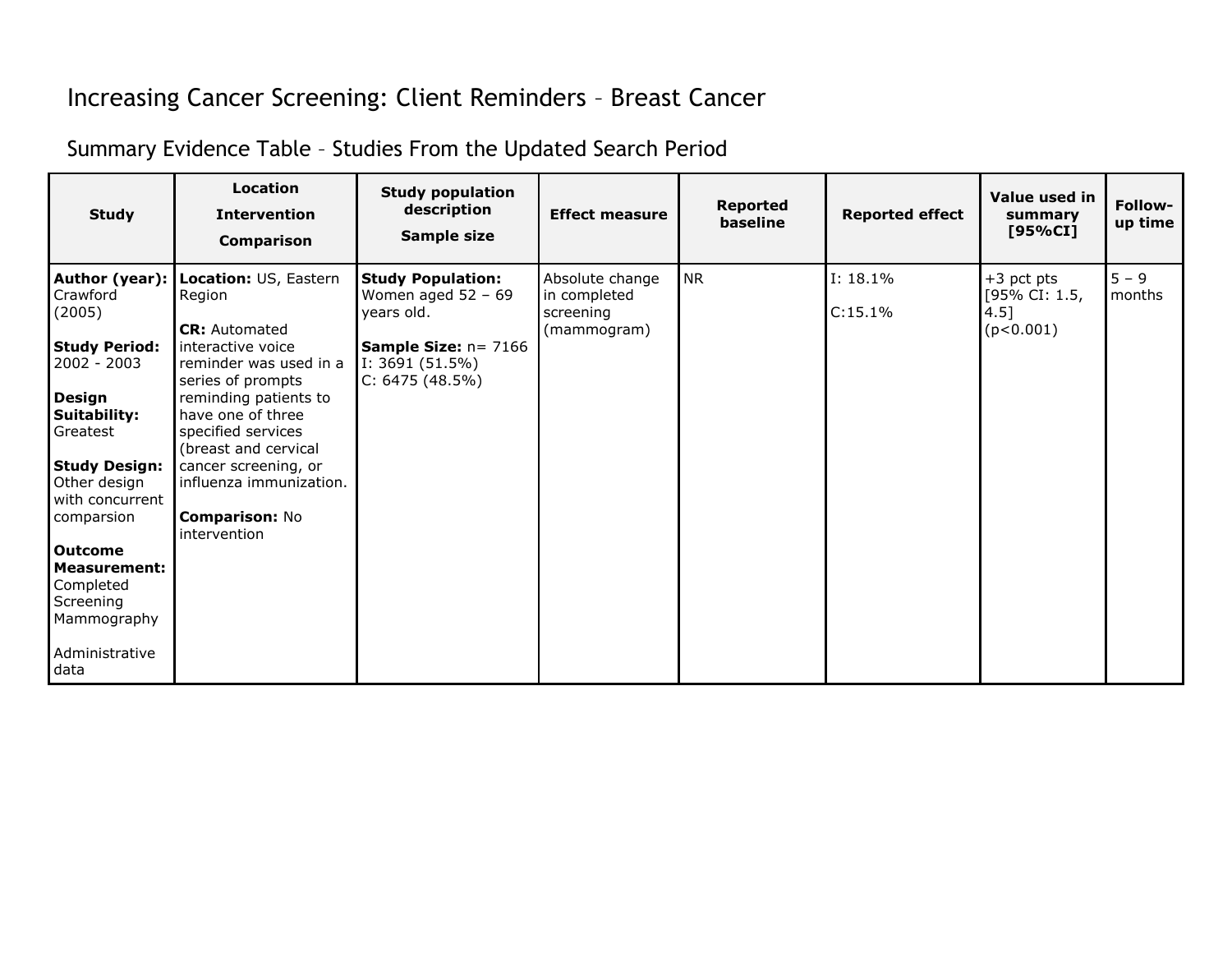| <b>Study</b>                                                                                                                                                                                                                                                            | <b>Location</b><br><b>Intervention</b><br><b>Comparison</b>                                                                                                                                                                                                                                                                                                                                                                                                    | <b>Study population</b><br>description<br>Sample size                                                                                                                                                                                                                                                                                                                                     | <b>Effect measure</b>                                                                      | <b>Reported</b><br>baseline                                                 | <b>Reported effect</b>                                                                                                                                                                                                                      | Value used in<br>summary<br>[95%CI]                                                                                       | Follow-<br>up time |
|-------------------------------------------------------------------------------------------------------------------------------------------------------------------------------------------------------------------------------------------------------------------------|----------------------------------------------------------------------------------------------------------------------------------------------------------------------------------------------------------------------------------------------------------------------------------------------------------------------------------------------------------------------------------------------------------------------------------------------------------------|-------------------------------------------------------------------------------------------------------------------------------------------------------------------------------------------------------------------------------------------------------------------------------------------------------------------------------------------------------------------------------------------|--------------------------------------------------------------------------------------------|-----------------------------------------------------------------------------|---------------------------------------------------------------------------------------------------------------------------------------------------------------------------------------------------------------------------------------------|---------------------------------------------------------------------------------------------------------------------------|--------------------|
| Author (year):<br>Hofvind (2007)<br><b>Study Period:</b><br>$11/1995 -$<br>1/2006<br><b>Design</b><br>Suitability:<br>Least<br><b>Study Design:</b><br>Pre-post Only<br><b>Outcome</b><br><b>Measurement:</b><br>Completed<br>Screening<br>Mammography<br>Record Review | <b>Location: Norway</b><br><b>Usual care invitation:</b><br>The ordinary invitation<br>included a personal<br>letter sent to women<br>inviting them to attend<br>a pre-scheduled<br>appointment<br><b>CR:</b> Reminder letter<br>mailed to patients who<br>did not attend for<br>screening 3 to 8 weeks<br>after their scheduled<br>appointment. The<br>women were asked to<br>call and schedule the<br>appointment<br><b>Comparison: Pre-</b><br>intervention | <b>Study Population: All</b><br>women aged $50 - 69$<br>years eligible to be<br>screened through the<br>screening program.<br>Women in the reminder<br>group had not<br>responded to the initial<br>invitation within 3 to 8<br>weeks after their<br>scheduled time<br><b>Sample Size:</b><br>$n = 393,464$                                                                               | Absolute change<br>in completed<br>screening relative<br>to pre-<br>intervention<br>period | 0%                                                                          | 15.9%                                                                                                                                                                                                                                       | $+15.9%$<br>95% CI: [15.8,<br>16]                                                                                         | <b>NR</b>          |
| Author (year):<br>Partin (2005)<br><b>Study Period:</b><br>$1998 - 2000$<br><b>Design</b><br>Suitability:<br>Greatest<br><b>Study Design:</b><br><b>iRCT</b><br><b>Outcome</b><br><b>Measurement:</b>                                                                   | Location: US<br>2 intervention arms<br>SM + CR: Received a<br>thank you card in the<br>mail 1 month following<br>the initial mammogram,<br>three newsletters (2,5,<br>and 8 months) to<br>remind women of the<br>importance of regular<br>screening and<br>availability of program<br>services and social<br>support. Also received a                                                                                                                          | <b>Study Population:</b><br>Participants in the<br>screening program (a<br>low-income group<br>receiving free screening<br>through program) ages<br>$40 - 63$ yrs who had<br>received a mammogram<br>between June and<br>November 1998.<br>Women were excluded<br>if their clinic requested<br>that patients not be<br>contacted, had an<br>abnormal mammogram<br>results, were diagnosed | Absolute change<br>in repeat<br>mammography<br>screening                                   | NR (all women had<br>a recent index<br>mammogram<br>through the<br>program) | CR alone:<br>$\mathsf{C}$<br>$\mathbf I$<br>13 m: 30%<br>28%<br>15 m: 43%<br>18 m: 49%<br>43%<br>24 m: 52%<br>47%<br>$SM + CR$ :<br>$\mathsf C$<br>$\bf{I}$<br>13 m: 32%<br>28%<br>15 m: 45%<br>38%<br>18 m: 51%<br>43%<br>24 m: 54%<br>47% | CR alone:<br>24 m: +5 pct<br>pts<br>38% 95% CI [1.2,<br>$11.2$ ]<br>(ns)<br>$SM + CR$ :<br>24 m: +7 pct<br>pts<br>(p<.05) | 24<br>months       |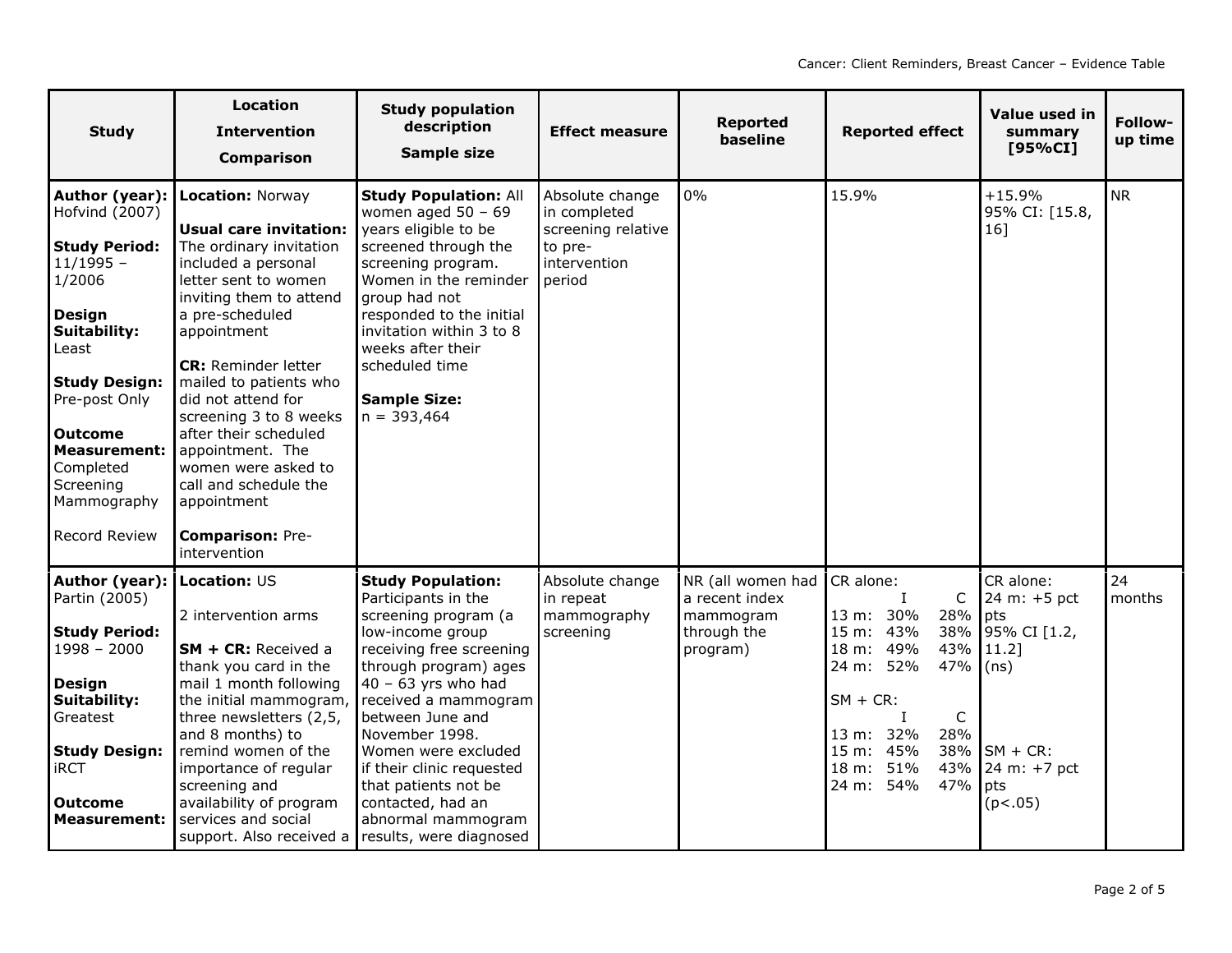| <b>Study</b>                                                                                                                                                                                                                                                               | <b>Location</b><br><b>Intervention</b><br><b>Comparison</b>                                                                                                                                                                                                                                                                                                                                                                                                               | <b>Study population</b><br>description<br>Sample size                                                                                                                                                                                                                                                                                                                                                           | <b>Effect measure</b>                                                                                                           | <b>Reported</b><br>baseline | <b>Reported effect</b>           | Value used in<br>summary<br>[95%CI]            | Follow-<br>up time |
|----------------------------------------------------------------------------------------------------------------------------------------------------------------------------------------------------------------------------------------------------------------------------|---------------------------------------------------------------------------------------------------------------------------------------------------------------------------------------------------------------------------------------------------------------------------------------------------------------------------------------------------------------------------------------------------------------------------------------------------------------------------|-----------------------------------------------------------------------------------------------------------------------------------------------------------------------------------------------------------------------------------------------------------------------------------------------------------------------------------------------------------------------------------------------------------------|---------------------------------------------------------------------------------------------------------------------------------|-----------------------------|----------------------------------|------------------------------------------------|--------------------|
| Repeat<br>Screening<br>Mammography<br>Administrative<br>data                                                                                                                                                                                                               | reminder 10 months<br>following initial<br>mammogram,<br>emphasizing importance<br>of annual<br>mammograms,<br>highlighting program as<br>a potential payment<br>source and providing<br>instructions on how to<br>access services.<br><b>CR:</b> received only the<br>client reminder<br><b>Comparison: Usual</b><br>Care                                                                                                                                                | with breast cancer, or<br>had long lag times<br>between their qualifying<br>mammogram and when<br>it was entered into<br>program databases<br>$SM + CR$ (Maximum n)<br>$= 560$<br>CR only (Minimum n)<br>$= 502$<br>Control n<br>$= 496$                                                                                                                                                                        |                                                                                                                                 |                             |                                  |                                                |                    |
| Author (year):<br><b>Ruffin (2004)</b><br><b>Study Period:</b><br>$1994 - 1998$<br><b>Design</b><br><b>Suitability:</b><br>Greatest<br><b>Study Design:</b><br>gRCT<br><b>Quality of</b><br>execution:<br>Fair (4<br>limitations)<br><b>Outcome</b><br><b>Measurement:</b> | Location: US, Michigan<br><b>CR:</b> Provided patients<br>with their screening<br>history and cues to<br>future screening,<br>including cancer<br>screening quide with<br>recommendation s for<br>their practice. Wallet-<br>sized. MD could mark<br>the most recent tests on<br>it. Guides unique to<br>each practice.<br><b>PR:</b> Provided patient's<br>screening history and<br>current screening<br>recommendations.<br>Specific intervention<br>was unique to each | <b>Study Population:</b><br>Patients aged 50+, no<br>prior cancer, seen 2+<br>times in prior 2 yrs.<br>Practice: non-<br>subspecialty care,<br>served adults, not<br>providing primarily<br>acute or urgent care,<br>didn't exclude pts<br>because of older age or<br>race, saw more than 10<br>patients per day, at<br>least 50% of MDs<br>agreed to participate.<br><b>Sample Size:</b><br>Practices $n = 22$ | Incremental effect 2. 54%<br>of client reminder<br>over PAF<br>Incremental effect 3. 41%<br>of client reminder<br>over PR + PAF | 4.51%<br>1.58%              | 2.55%<br>4.47%<br>3.39%<br>1.49% | 2 vs. 4: 5 pct<br>pts<br>3 vs. 1: 7 pct<br>pts | 36<br>months       |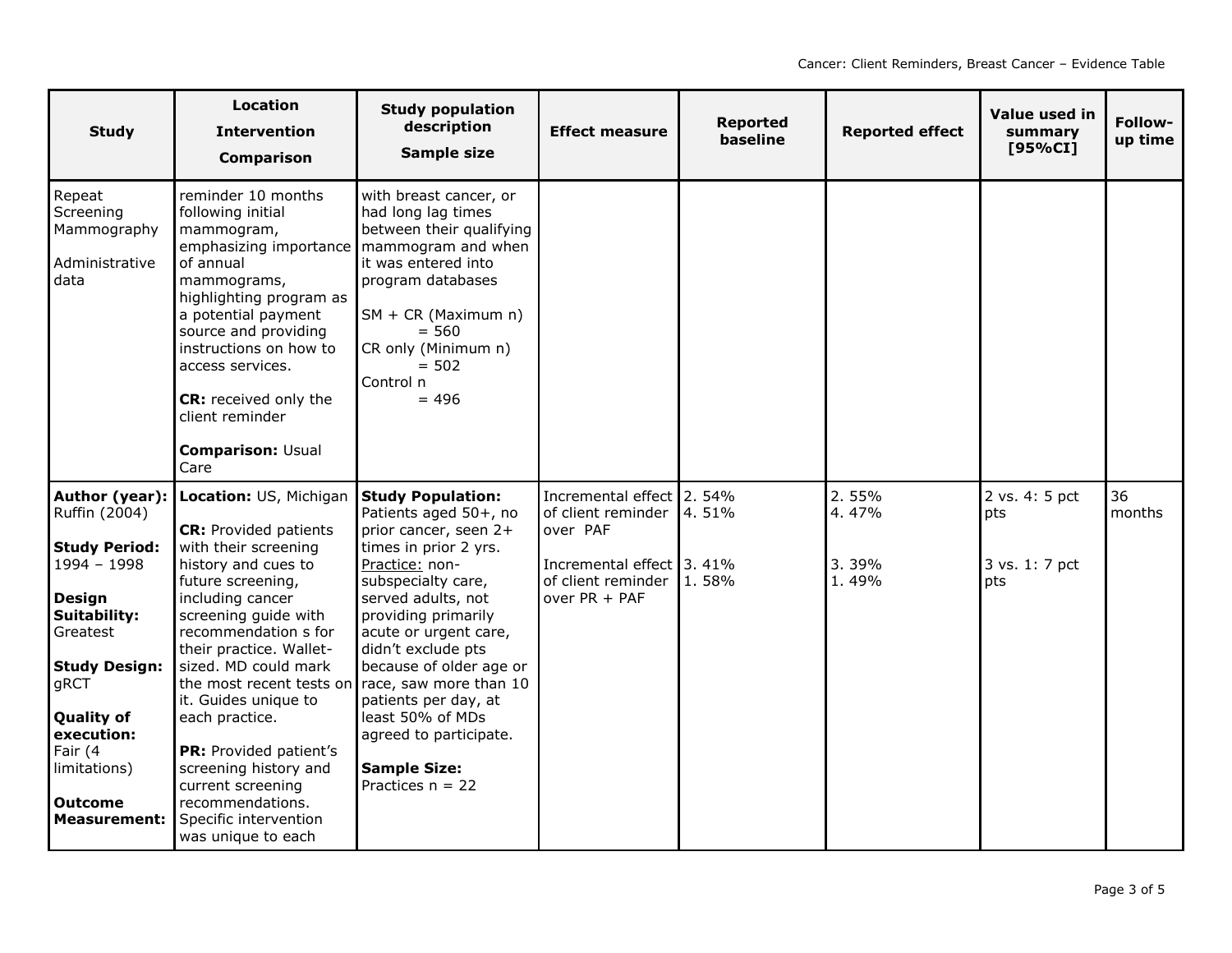| <b>Study</b>                                         | Location<br><b>Intervention</b><br><b>Comparison</b>                                                                                                                                 | <b>Study population</b><br>description<br><b>Sample size</b>                                   | <b>Effect measure</b>                                       | <b>Reported</b><br>baseline | <b>Reported effect</b>  | Value used in<br>summary<br>[95%CI]                    | Follow-<br>up time |
|------------------------------------------------------|--------------------------------------------------------------------------------------------------------------------------------------------------------------------------------------|------------------------------------------------------------------------------------------------|-------------------------------------------------------------|-----------------------------|-------------------------|--------------------------------------------------------|--------------------|
| Completed<br>Screening<br>Mammogram                  | practice. Most common<br>was flow sheet with<br>cues.                                                                                                                                |                                                                                                |                                                             |                             |                         |                                                        |                    |
| Record Review                                        | PAF: Each practice met<br>with investigators and<br>reviewed baseline chart<br>audits.                                                                                               |                                                                                                |                                                             |                             |                         |                                                        |                    |
|                                                      | 1. $PR + PAF$<br>2.<br>$CR + PAF$<br>$PR + CR + PAF$<br>3.<br>Comparison: Usual<br>4.<br>$Care + PAF$                                                                                |                                                                                                |                                                             |                             |                         |                                                        |                    |
| Author (year):<br>Vernon (2008)                      | <b>Location: US</b>                                                                                                                                                                  | <b>Study Population:</b><br>Women veterans aged                                                | Absolute change<br>in mammogram                             | <b>NR</b>                   | I: 46.0%<br>C: 44.7%    | 1.3 pct pts<br>95% CI:[-1.9,                           | 3.25 yrs           |
| <b>Study Period:</b>                                 | <b>Targeted</b><br>Intervention: Included                                                                                                                                            | 52+ not currently<br>serving on active duty                                                    | completion (at<br>least one                                 |                             |                         | $4.5$ ]<br>(ns)                                        |                    |
| $2001 - 2004$                                        | a set of four educational                                                                                                                                                            | with no prior breast                                                                           | mammogram                                                   |                             |                         |                                                        |                    |
| <b>Design</b><br><b>Suitability:</b><br>Greatest     | booklets, a letter for the cancer diagnosis, who<br>woman to use to<br>discuss mammography<br>with her healthcare<br>provider and a<br>pamphlet about services and a current mailing | were physically and<br>mentally able to<br>participate, had a valid<br>social security number, | during the study<br>period)<br>Absolute change<br>in repeat | <b>NR</b>                   | I: 24.8%<br>$C: 22.0\%$ | $+2.8$ pct points<br>95% CI: [-1.4,<br>$7.0$ ]<br>(ns) |                    |
| <b>Study Design:</b><br><b>iRCT</b>                  | available thru the VA                                                                                                                                                                | address in the United<br>States or Puerto Rico                                                 | mammography<br>(2 post<br>intervention                      |                             |                         |                                                        |                    |
| <b>Outcome</b><br><b>Measurement:</b>                | <b>Tailored</b><br>Intervention: Included Sample Size:                                                                                                                               |                                                                                                | mammograms 6<br>to 15 months                                |                             |                         |                                                        |                    |
| Completed and<br>Repeat<br>Screening:<br>Mammography | a letter that addressed<br>each participant's<br>responses to constructs, mammogram<br>included feedback on                                                                          | Coverage: at least 1<br>post intervention                                                      | apart)                                                      |                             |                         |                                                        |                    |
| Self Report                                          | recent mammography<br>behavior and intention,<br>gave information and                                                                                                                | Group 1: n=1803<br>Group 2: n=1857<br>Comparison: n=1840                                       |                                                             |                             |                         |                                                        |                    |